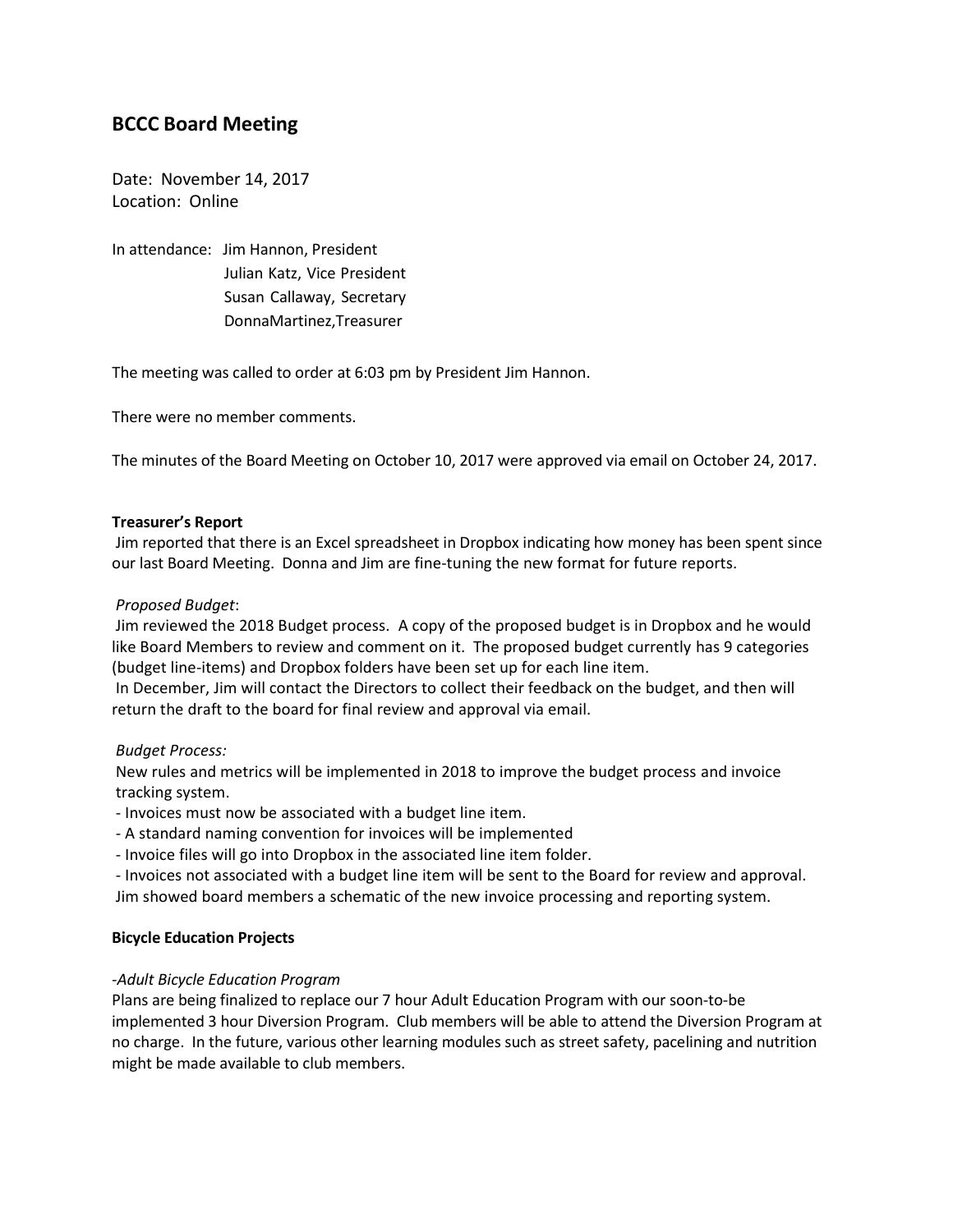# *-Youth Bicycle Education Program*

 This program has been a huge success! We've put on 18 classes so far this year and one more is scheduled at Lincoln Elementary scheduled on November 28. When this class is completed, we will have reached 5100 children in 2017.

 Hawthorne, El Segundo, Manhattan Beach and Hermosa Beach have all expressed interest in our program.

We already have one class scheduled for Beryl Elementary on Jan. 22, 2018.

# **Sponsors and Grants**

This category covers income not related to membership.

Jim gave a 2017 Status Report. Two of our sponsors will not be renewing. Also, donations from schools last year were very good but we can't depend on them. We will be applying for another grant from BCHD to help fund our education programs.

# **Ride Leader Program Status**

Jim said no crashes were reported last month.

The CPR/First Aid/AED training program which was in the budget for 2017 did not take place, so the funds have been moved to our 2018 budget. This program for ride leaders will probably be held in late January/early February.

A new policy to clarify Club vs non-Club rides as it pertains to our Liability Insurance has not been finalized yet.

# **Bike Corral Status**

Jim reported there are no changes to this program as we continue to transition to rentals only.

#### **SBBC and BCC Club Merger Team**

 Jim and others involved feel it would be best to hold an "all-hands' meeting to collect input from our members before putting this to a vote. The meeting will be held at BCHD. *Joint Fundraiser:*

This event will be in April or May. Bonnie Nixon will be our club rep for planning this event.

### **Diversion Program**

Redondo Beach police officers and our cycling instructors attended a presentation by Chris Quint on this program and the response was very positive. We are working with the Judge to update some processes and make some minor changes. The program might be ready to roll out by December 1st. This program will eventually be under the auspices of SBBC, but the how and when of this transition has yet to

be determined.

# **2017 Garment Status**

In Peter's absence, Jim reported that 264 of the new Voler garments were ordered by members, and the club has purchased 20 cycling caps.

A new Best Buddies garment is being designed for the WBMWD/B-4 Team

#### **2017 Pay Instructor Policies**

Although our SCI payment policy was updated in March, we still need to update our LCI policy. Jim is hopeful that will be able to pay them more for their work in the Diversion Training program.

# **Velofix Sponsorship**

Safety Cycle, an existing sponsor, did not approve of adding Velofix as another of our sponsors. Velofix will be able to volunteer their services at our Youth Education Programs since Safety Cycle was not interested in participating.